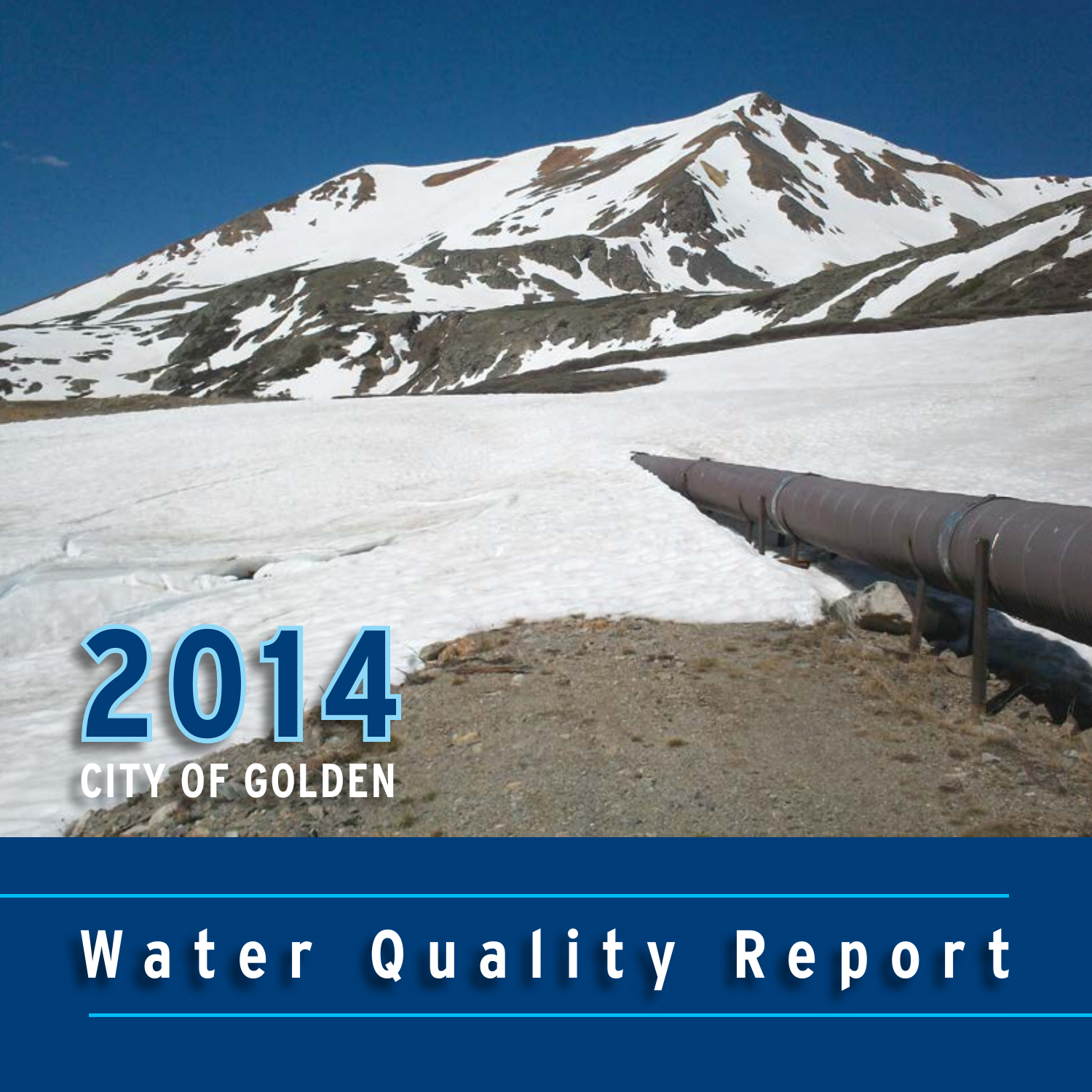

The City of Golden is committed to providing its customers with safe and dependable drinking water. This is your annual summary of drinking water quality along with updated information about Golden's water treatment **L** plant, water service lines and Clear Creek, our raw water supply. We hope you will find this report useful and welcome any comments you may have. The Environmental Services Division can be reached at 303-384-8181 or to learn more, go to www.cityofgolden.net/links/EnvironmentalServices.

### **Clear Creek – Our Mountain Water Source**

Golden's drinking water source<br>
is predominantly snowmelt from Clear Creek and its tributaries. As it flows through the watershed, it dissolves naturally occurring minerals and, in some cases, radioactive materials from rock surfaces and the riverbed. Water quality in Clear Creek may also be influenced by rock or landslides, runoff from deciduous and evergreen forested areas, animal activity or by substances that are a result of human activity.

Contaminants that may be present in source waters include:

- Bacteria and viruses from wastewater treatment plants, individual septic systems, livestock operations and wildlife.
- Salts and metals from highway/ road maintenance and construction operations, mine

waste piles, active and abandoned mines or mine cleanup sites, oil and gas production, farming and stormwater runoff.

- Organic contaminants, including synthetic and volatile organic chemicals which are by-products of industrial processes and petroleum production. They may also come from petroleum spills from gas stations, traffic accidents or leaking above ground or underground storage tanks.
- Radioactive contaminants that are naturally occurring or can be the result of mining activity or oil and gas production.
- Pesticides, herbicides and nutrients such as nitrogen and phosphorus from residential lawns, agricultural activities or stormwater runoff.

The Colorado Department of Public Health and Environment has provided consumers with a **Source Water Assessment Report** that is specific to Golden's raw water supply. The report is not an indication of the current quality of our water source but provides a screening level evaluation of *potential impacts* to Clear Creek and rates the *possible susceptibility* to those sources. Information from the report is available to Golden to develop and implement water management strategies in order to optimize treatment and protect the quality of our drinking water.

The report is available online at www.cdphe.state.co.us/wq/sw/ swaphom.html or may be obtained by contacting the City of Golden Environmental Services Division at 303-384-8181.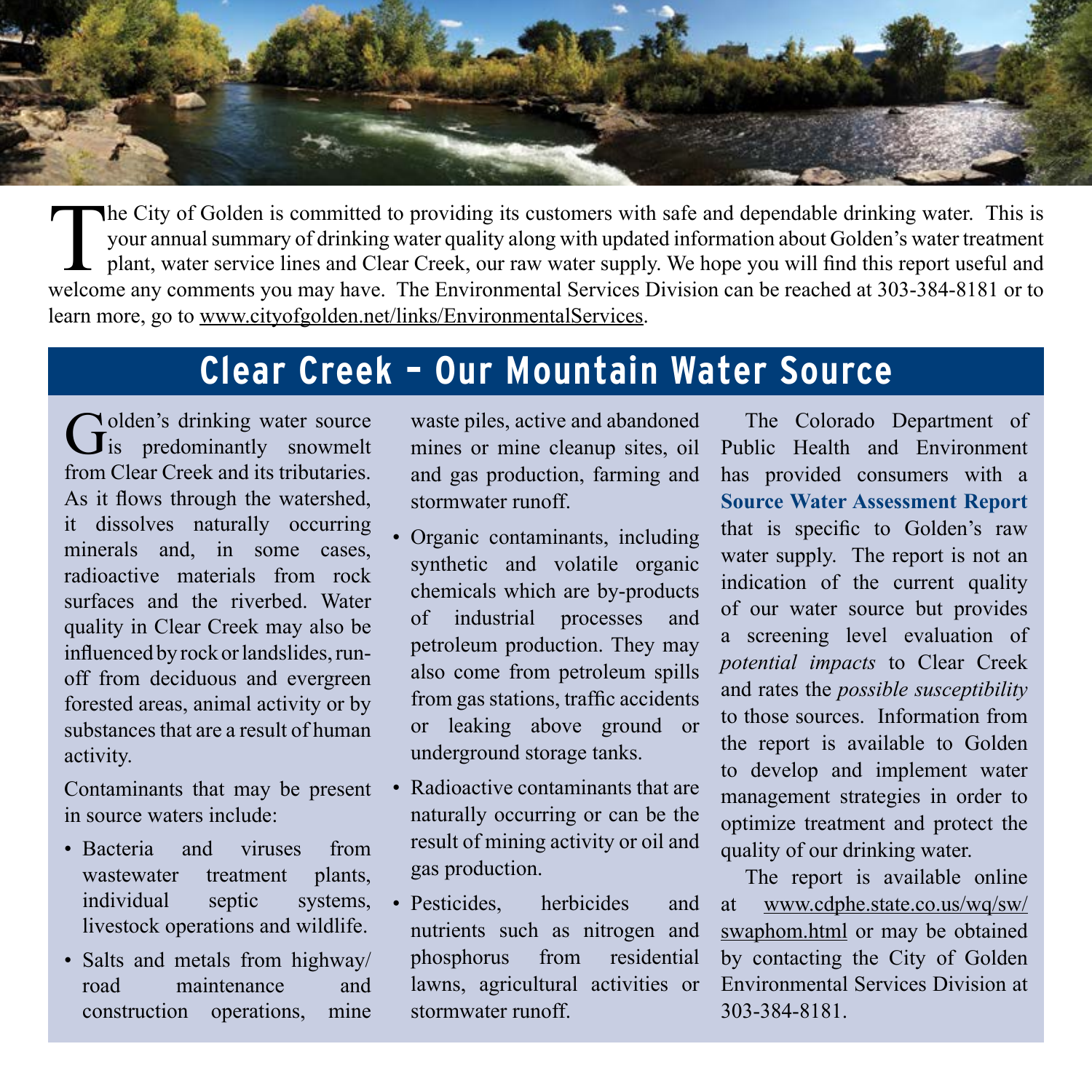## **Water Quality and Your Health**

# **Testing for Lead and Copper in Drinking Water If You Have Special**

Monitoring for lead and copper helps water system operators determine if their treatment techniques at the plant are providing water that remains at optimum quality all throughout the distribution system including reservoirs, tanks and pipes. Water treatment plant operators must ensure that the water coming out of your tap is the same as the water leaving the plant. Water can change as it travels through the system and can become "corrosive" at the wrong pH or if there are not enough dissolved solids in the water. This can cause lead and copper to leach from your household piping.

Lead and copper samples are taken at the treatment plant and out in the community at several designated sampling sites. You may be one of the 34 households we visit every three years.

Because lead and copper is tested out in the system, the EPA sets criteria at an "Action Level" (AL) rather than a "Maximum Contaminant Level" or MCL. An exceedance is determined by the highest concentration of either lead or copper that exceeds the AL in more than 10 percent of the samples tested. Any exceedence will automatically trigger changes in how the plant treats water. These may include installing additional treatment for corrosion control or even replacing some water mains.



Since the Lead and Copper Monitoring Rule went into effect in 1991, the City has not had a single exceedance for lead or copper. Water treated here has been carefully balanced before entering the system. As a result, the State of Colorado only requires Golden to monitor every three years. For more information on lead and copper in drinking water go to: http://water.epa.gov/lawsregs/rulesregs/sdwa/lcr/index.cfm or call the Water Quality Laboratory at 303-384-8181.

#### **LEAD – WHAT YOU NEED TO KNOW**

Young children and pregnant women are typically more vulnerable to lead in drinking water than the general population. It is possible that lead levels at your home may be higher than other homes in the community as a result of materials used in your home's plumbing. The City of Golden is responsible to provide you with high quality drinking water but cannot control the variety of materials used in water service lines and home plumbing components. You can minimize your exposure by flushing your tap for 30 seconds to 2 minutes before using water for cooking or drinking. If you are concerned about levels of lead in your home, you may wish to have your water tested. Information on lead in drinking water, testing methods and steps you can take to minimize your exposure is available from the Safe Drinking Water Hotline at 1-800-426-4791.

# **Health Concerns:**

 $B<sub>water</sub>$  supplies may supplies reasonably be expected to contain at least small amounts of some contaminants. The presence of contaminants does not necessarily indicate that the water poses a health risk. However, some people may be more vulnerable to contaminants in drinking water than the general population. Immuno - compromised individuals such as persons undergoing chemotherapy, persons who have undergone organ transplants, those with HIV/AIDS or other immune system disorders and some elderly and infants can be particularly at risk for infection. These people should seek advice about drinking water from their health care providers. For more information about contaminants and potential health effects, or to receive a copy of the EPA/CDC guidelines on appropriate means to lessen the risk of infection by Cryptosporidium, Giardia or other microbiological contaminants, call the EPA Safe Drinking Water Hotline toll free at **1-800-426-4791**.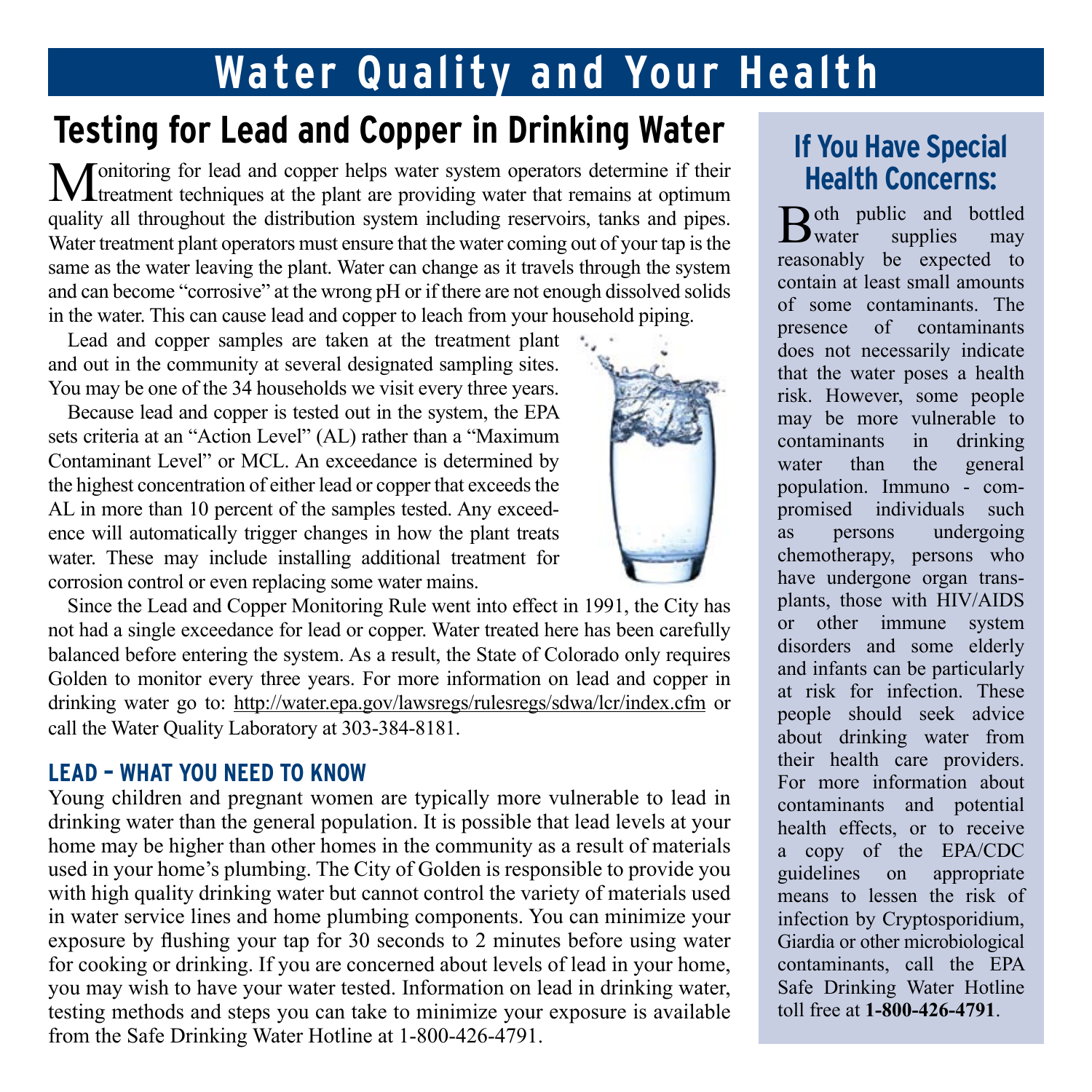## **2014 Water Quality Monitoring Results**

*The following tables contain the results of all substances that are regulated by State and Federal law that were detected in Golden's water during the 2014 monitoring period. Most of the monitoring performed by Golden's Environmental Services lab results in non detect levels allowing the City to perform reduced monitoring for substances that pose no risk to our system. Some of those results will show dates that may be more than a year old.*

#### **Detected Regulated Substances** *Monitored leaving the Water Treatment Plant*

z2

*For more information, call the Water Quality Lab at 303-384-8181. Or contact Stephanie Crabtree at 303-384-8184.*

| Organic/Inorganic                                                                                                       | <b>Sample Date</b> | Average | Range<br><b>Found</b> | <b>MCL</b> | <b>MCLG</b> | S<br>$\overline{\phantom{a}}$ | <b>Common Sources</b>                   |
|-------------------------------------------------------------------------------------------------------------------------|--------------------|---------|-----------------------|------------|-------------|-------------------------------|-----------------------------------------|
| Barium, ppm                                                                                                             | $5 - 16 - 14$      | 0.28    | n/a                   | ◠          |             | o<br>$\sim$<br>æ              | Natural Erosion                         |
| Fluoride, ppm                                                                                                           | $4 - 4 - 14$       | 0.66    | n/a                   | 4          |             | $\mathbf{r}$                  | Natural Erosion                         |
| Nitrate, ppm                                                                                                            | $1-16-14.4-14-14$  | 0.30    | $0.24 - 0.35$         | 10         | 10          | $\bullet$<br>i                | Fertilizer Run-off                      |
| *Total Organic Carbon (TOC), ratio<br>(TOC, reported as a ratio, must remain<br>above 1.0 for optimal water treatment.) | monthly - RAA      | 1.29    | $1.02 - 1.76$         | <b>TT</b>  | <b>TT</b>   | O<br>N                        | Naturally present in the<br>environment |

*\*Golden uses enhanced treatment to remove the naturally occurring organic compounds that can combine with disinfectants to form Disinfectant By-Products. The ratio of TOC removal measures our compliance with this treatment technique.*

| <b>Radionuclides</b>                 | <b>Sample Date</b> | Average | Range<br>Found | <b>MCL</b> | <b>MCLG</b> | S<br>$\bullet$              | <b>Common Sources</b>       |
|--------------------------------------|--------------------|---------|----------------|------------|-------------|-----------------------------|-----------------------------|
| Combined Radium (226 $& 228$ ) pCi/L | $2 - 3 - 2011$     | 0.1     | $0.1 - 0.1$    |            | n/a         | $\geq$ $\circ$<br>$\bullet$ | Erosion of natural deposits |
| Gross Alpha Particles pCi/L          | $2 - 3 - 2011$     | 2.7     | $2.7 - 2.7$    | 15         | n/a         |                             | Erosion of natural deposits |

| <b>Turbidity</b>                                                                                       | <b>Sample</b><br><b>Date</b> | <b>Result</b>                                                                                                                               | <b>Treatment</b><br>Requirement | S<br>ï<br><u>ِ مي</u> | <b>Common Sources</b> |
|--------------------------------------------------------------------------------------------------------|------------------------------|---------------------------------------------------------------------------------------------------------------------------------------------|---------------------------------|-----------------------|-----------------------|
| Turbidity, NTU<br>(Measure of the cloudiness of water.)<br>It is a good indicator of the effectiveness | 6 times<br>per day           | highest single reading<br>$0.877$ ntu                                                                                                       | Maximum of 1.0 ntu at any time  | $\bullet$             | Natural Run-off       |
| of our filtration system)                                                                              |                              | Monthly averages must be less than 0.3 NTU for 95% of the time. In Golden,<br>100% of all monthly averages were less than 0.3 NTU for 2014. | ٤                               |                       |                       |

#### *Monitored at consumer taps*

| <b>Disinfection</b><br><b>By-Products</b> | <b>Sample Date</b>     | <b>Highest</b><br><b>RAA</b> | Average | <b>Range Found</b>           | <b>MCL</b>  | <b>MCLG</b> | $\overline{5}$    | <b>Common Sources</b>       |
|-------------------------------------------|------------------------|------------------------------|---------|------------------------------|-------------|-------------|-------------------|-----------------------------|
| Total Trihalomethanes, ppb                | quarterly - RAA        | 45.5                         | n/a     | Total Tri range 21.6 - 62.5  | 80          | n/a         | <b>CONTRACTOR</b> | By-product of Chlorination  |
| Total Haloacetic Acids, ppb               | quarterly - RAA        | 15.6                         | n/a     | Total Halo range 5.91 - 21.2 | 60          | n/a         | $\bullet$         | By-product of Chlorination  |
| Chlorine (free), ppm                      | throughout the<br>vear | n/a                          | 0.77    | $0.53 - 1.01$                | <b>MRDL</b> | MRDLG $4$   | $\mathbf{S}$      | Drinking Water Disinfectant |

*Running Annual Average for THM's must be less than 80 ppb. Running Annual Average for HAA's must be less than 60 ppb.* 

| <b>Lead and Copper</b> | Sample<br><b>Date</b> | <b>Concentration</b><br>at 90th Percentile | Number of Exceedences<br>at 90th Percentile | <b>AL</b> | ピ<br>$\circ$<br>Ф | <b>Common Sources</b>           |
|------------------------|-----------------------|--------------------------------------------|---------------------------------------------|-----------|-------------------|---------------------------------|
| Lead, ppb              | 2014                  | less than 1                                |                                             |           | ٥.                | Corrosion of household plumbing |
| Copper, ppm            | 2014                  | 0.058                                      |                                             |           | ٥N                | Corrosion of household plumbing |
| ____                   |                       |                                            |                                             | .         |                   | .                               |

*The requirement to monitor for lead and copper at consumer taps has been reduced to once every three years. 30 Golden households were sampled in 2011 and 34 were sampled in 2014.*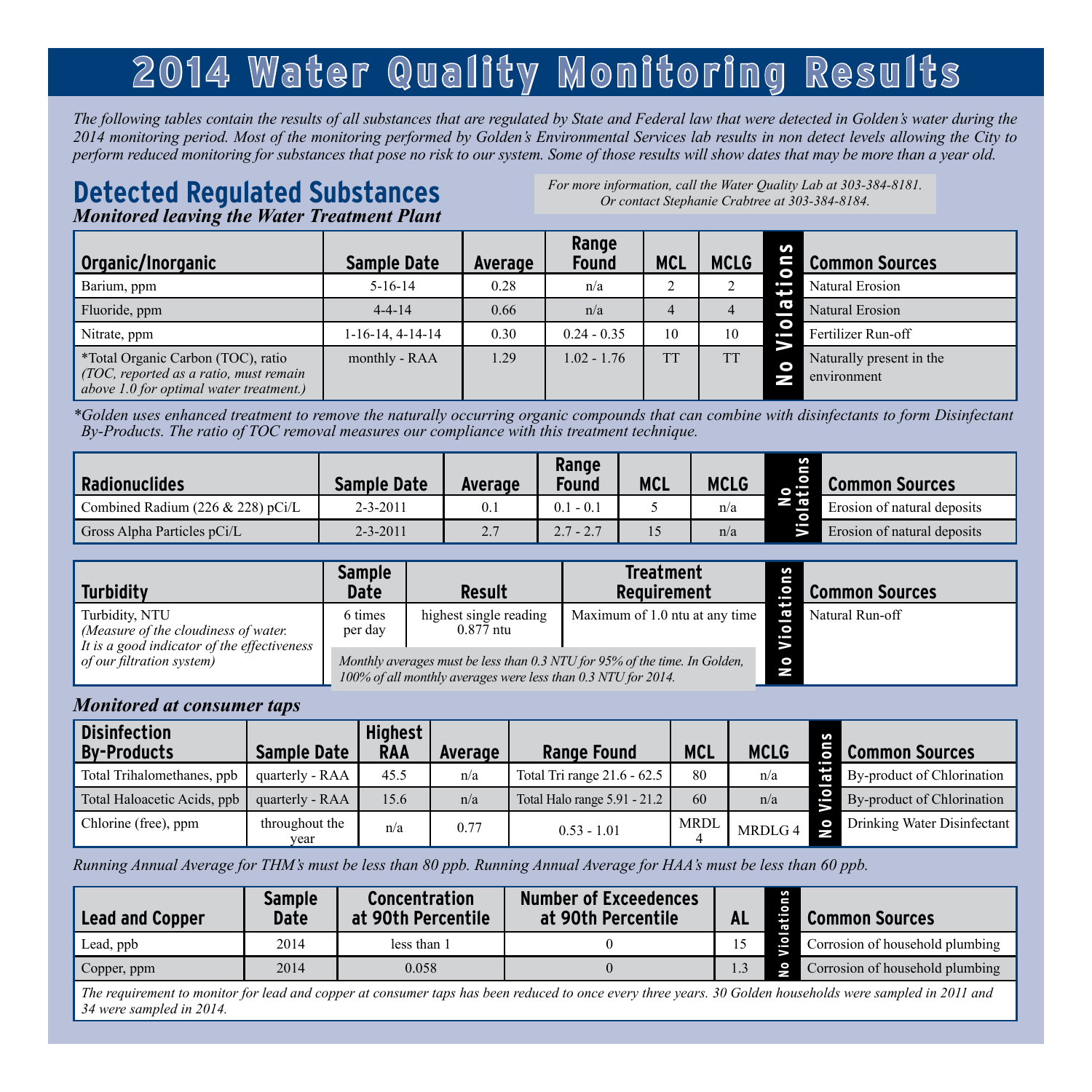### **Other Monitoring Results** *Monitored leaving the Water Treatment Plant*

| <b>Substance</b> | <b>Sample Date</b>         | Average | Range<br><b>Found</b> | <b>MCL</b> | <b>SMCL</b>    | <b>Common Sources</b>              |
|------------------|----------------------------|---------|-----------------------|------------|----------------|------------------------------------|
| Alkalinity, ppm  | weekly                     | 37.5    | $21 - 48$             | n/a        | none           | <b>Erosion of Natural Deposits</b> |
| Chloride, ppm    | quarterly                  | 26      | $9.8 - 43.4$          | n/a        | $250$ ppm      | <b>Erosion of Natural Deposits</b> |
| Hardness, ppm    | weekly                     | 97      | $35 - 144$            | n/a        | None           | <b>Erosion of Natural Deposits</b> |
| Iron, ppm        | 1-22-14, 5-16-14, 12-16-14 | 0.006   | $< 0.004 - 0.006$     | n/a        | $0.3$ ppm      | <b>Erosion of Natural Deposits</b> |
| Manganese, ppm   | 1-22-14, 5-16-14, 12-16-14 | 0.0071  | $0.0014 - 0.01$       | n/a        | $0.05$ ppm     | Treatment                          |
| pH, su           | weekly                     | 8.5     | $8.1 - 8.8$           | n/a        | $6.5 - 8.5$ su | Treatment                          |
| Potassium, ppm   | quarterly                  | 2.9     | $1.6 - 3.8$           | n/a        | None           | <b>Erosion of Natural Deposits</b> |
| Sodium, ppm      | quarterly                  | 22.1    | $12 - 34$             | n/a        | None           | <b>Erosion of Natural Deposits</b> |
| Sulfate, ppm     | quarterly                  | 81      | $38 - 116$            | n/a        | $250$ ppm      | Erosion of Natural Deposits        |
| (TDS), ppm       | monthly                    | 176     | 77 - 245              | n/a        | $500$ ppm      | Erosion and Storm Water Runoff     |
| Zinc, ppm        | 1-22-14, 5-16-14, 12-16-14 | 0.13    | $0.11 - 0.15$         | n/a        | 5 ppm          | <b>Erosion of Natural Deposits</b> |

### **Glossary of Terms and Definitions**

**90th Percentile:**

The point at which 90 percent of all values fall at or below this level.

- **Action Limit (AL):**
	- The concentration, which if exceeded, triggers a treatment modification. 90 percent of households tested must be below the AL.
- CDC: Centers for Disease Control and Prevention
- EPA: U.S. Environmental Protection Agency
- FDA: U.S. Food and Drug Administration
- **Maximum Contaminant Level (MCL):** The highest level of a contaminant that is allowed in drinking water. MCLs are set as close to the MCLGs as feasible using the best available treatment technology.
- **Maximum Contaminant Level Goal (MCLG):** The level of a contaminant in drinking water below which there is no known or expected risk to health. MCLGs allow for a margin of safety.
- **Maximum Residual Disinfectant Level (MRDL):**  The highest level of a disinfectant allowed in drinking water.
- **Maximum Residual Disinfectant Level Goal (MRDLG):**  The level of drinking water disinfectant below which there is no known health risk.

**n/a:** - not applicable

- **NTU:** nephelometric turbidity unit, used to measure water clarity.
- **pCi/L:** picocuries per liter, used to measure radioactivity.
- **ppb:** part per billion corresponds to one inch in 16,000 miles.

**ppm:** part per million - corresponds to one inch in 16 miles.

**Running Annual Average (RAA):** 

Annual average based on weekly, monthly or quarterly monitoring.

**Secondary Maximum Contaminant Level (SMCL):** Non-enforceable levels that primarily affect the aesthetic quality of

**Secondary Maximum Contaminant Level Goal (SMCLG):** The desirable goal, but not enforceable.

**su:** standard units

**Treatment Technique (TT):** 

drinking water.

A required process intended to reduce the level of a contaminant in drinking water instead of a MCL.

*In order to ensure that tap water is safe to drink, the Colorado Department of Public Health and Environment (CDPHE) prescribes regulations that limit the amount of certain contaminants in the treated water provided by public water systems such as Golden's. The Food and Drug Administration (FDA) sets similar limits for contaminants in bottled water that must provide the same protection for consumers. However, the regulations and testing requirements are much less stringent than for tap water.*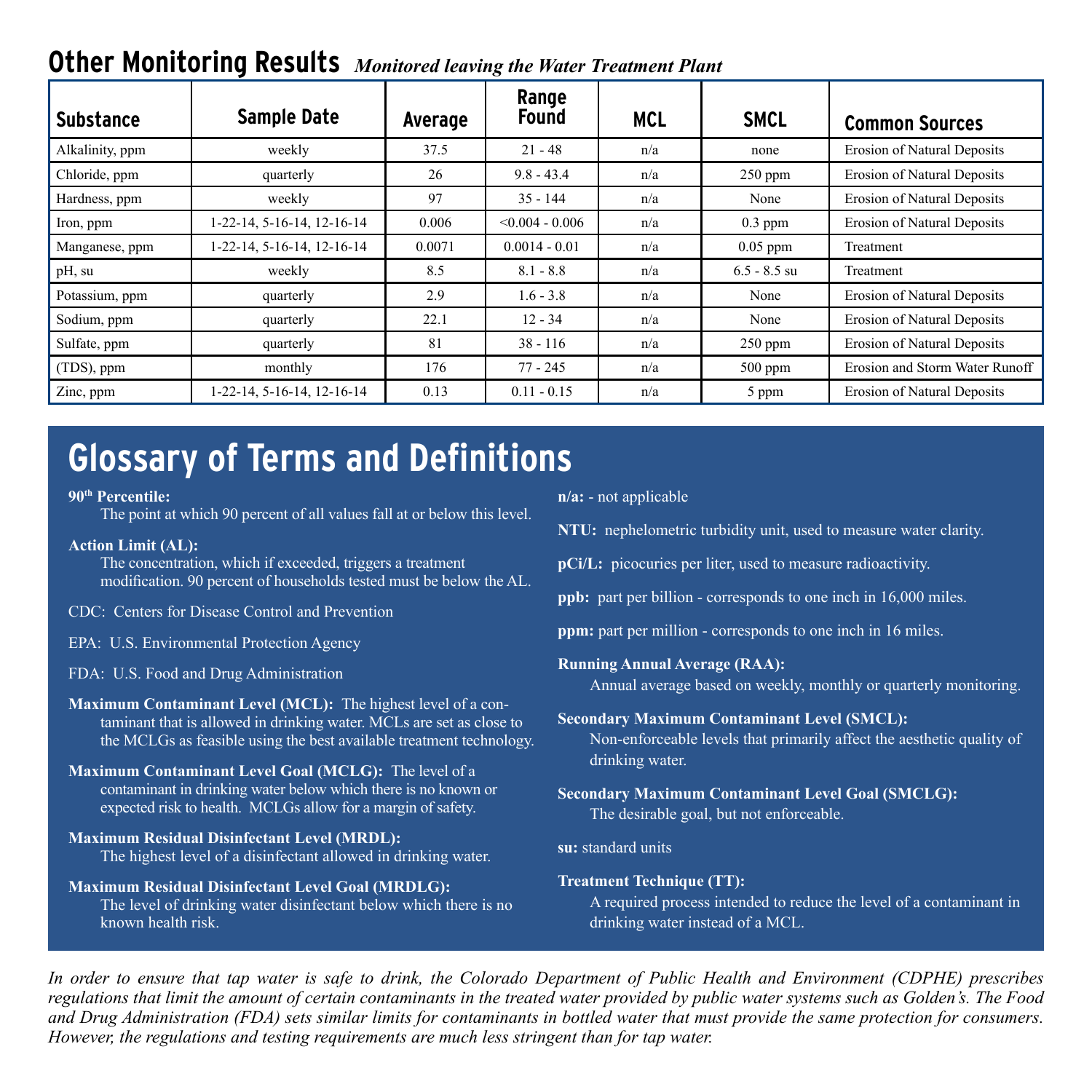### **Water Treatment**

The City of Golden's<br>Water Treatment Plant<br>plans for routine main-<br>tenance and ungrades needed Water Treatment Plant plans for routine maintenance and upgrades needed to keep the Plant functioning efficiently. Many of the planned projects identify opportunities to incorporate more advanced treatment techniques; especially when the current infrastructure is aging or obsolete. These upgrades are necessary to ensure that safe drinking water is continually supplied to Golden citizens and meets ever increasing regulatory requirements.

There are few projects that have the benefit of making the plant more efficient as well as improving the overall water

quality, but one recent project did. In the winter of  $2014/2015$ plate settlers were added to the sedimentation basins. Plate settlers are used in the water treatment process to settle solids prior to filtration and disinfection. Solids are created by chemical additions and are removed by mechanical



methods. Previously, solids were removed primarily using gravity; a slow process rarely used in modern water treatment. With the addition of plate settlers, solids are removed more efficiently.

The new plate settlers have reduced the volume of chemical needed to remove solids during the treatment process, while increasing the amount of solids removed prior to filtration. This has increased the efficiency of the filtration process by requiring less water to clean the filters. This upgrade has already proven to be a great investment to continue providing safe drinking water for the citizens of Golden long into the future.

*If you have any questions, please contact the Water Treatment Plant at 303-384-8187.*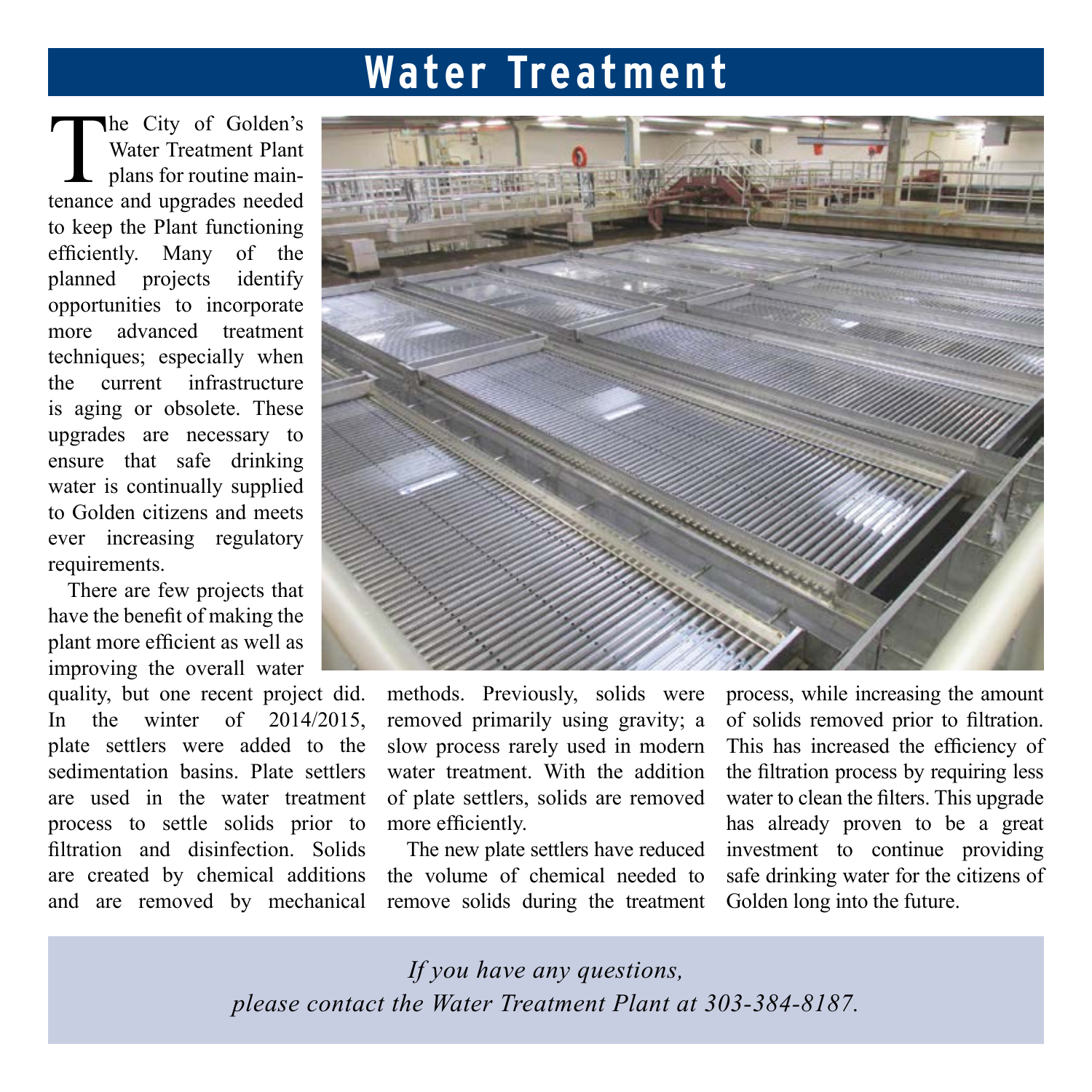## **Water Supply and Demand Variability**

**Golden's water supply is**<br>rextremely variable from<br>year to year and month to<br>month as is our demand for water extremely variable from year to year and month to month as is our demand for water.

#### **SUPPLY:**

Virtually all of Golden's water originates as snow pack in the higher mountains. When planning our water operations we look at the Snow Water Equivalent (SWE) on or around the first of May every year compared to the annual average SWE.

While the normal variation is between 13" and 17" of snow, radical annual changes can happen any year.

Changing weather patterns affected by such factors as ENSO (El Nino Southern Oscillation) can create wide variation from month to month as well. 2012 started out with near normal SWE in early winter but by the beginning of May, SWE dropped to historically low levels. This is why Golden makes our Water Resouce Plans based on early May SWE every year.

Due to Colorado's geography there can also be significant variability from basin to basin and Golden's water comes from both the South Platte and Colorado River basins. On March 1, 2014 the SWE in the South Platte Basin was 110% of normal while the SWE in the Colorado River



Basin was just above 90% of normal. Some years even though we have very little snow in Golden our water supply is just fine.

#### **DEMAND:**

Our demand for water is equally as variable as our supply. Summer and fall precipitation in the form of rain really only affects our demand for water. Our normal consumption in winter is only about 70 gallons per person per day (GPDP) but our normal peak demand in late summer is up to 300 GPDP. The annual GPDP is around 135. In 2014 due to a cool and wet summer and fall our annual GPDP was down to around 101.

### **MANAGING OUR WATER:**

Fortunately Golden has spent decades developing our water storage and supply system which makes it possible to navigate the variability of our supply and demand.

With very senior water rights, trands-basin diversions and three reservoirs for storage, we can plan and execute strategies that will keep our water supply stable and safe for generations to come.

For more information contact Will Stambaugh, Golden Water Resource Specialist, 303-384-8189.